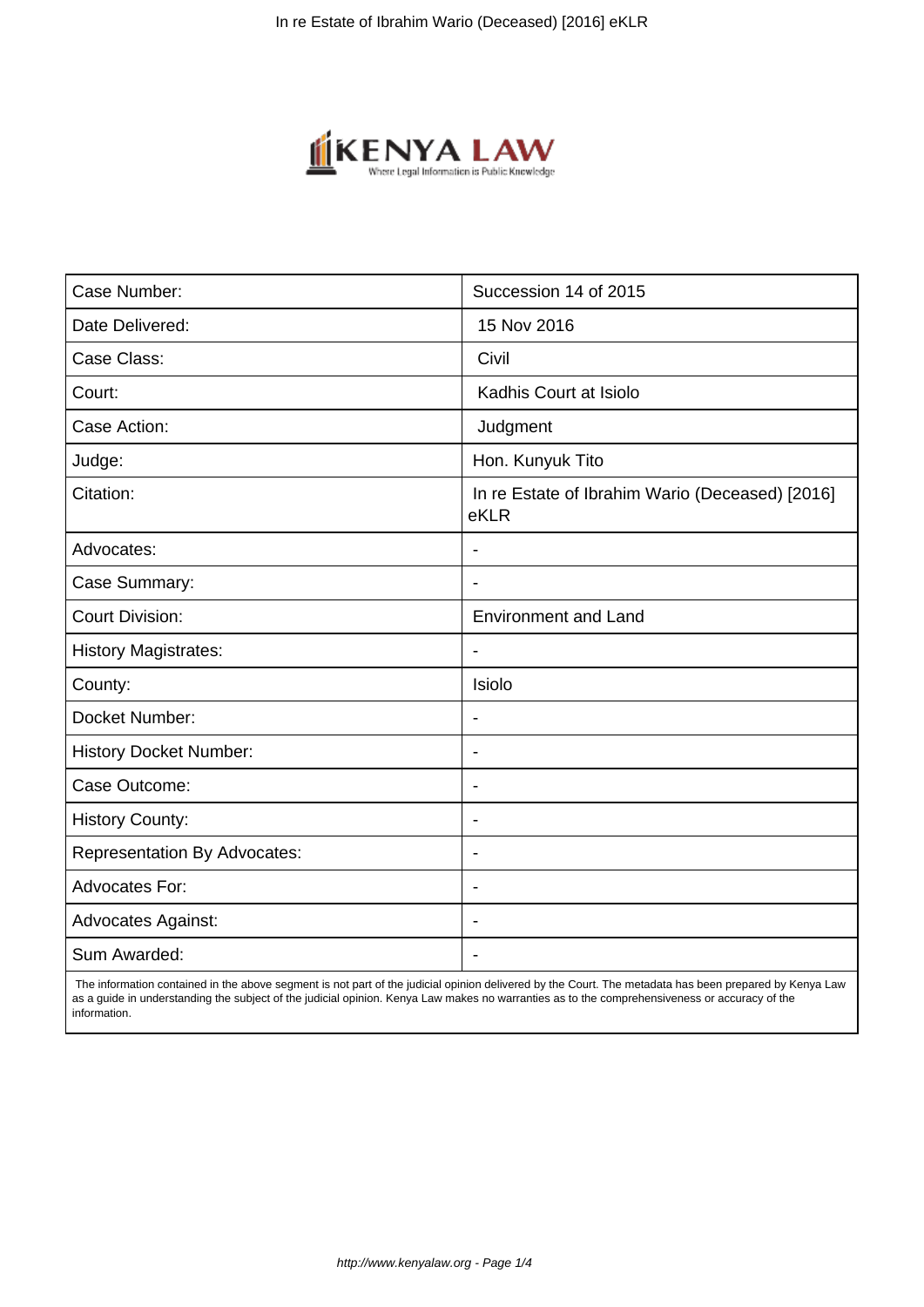In re Estate of Ibrahim Wario (Deceased) [2016] eKLR

## **THE REPUBLIC OF KENYA**

## **IN THE KADHIS COURT**

## **AT ISIOLO**

#### **SUCCESSION 14 OF 2015**

### **IN THE MATTER OF THE ESTATE OF IBRAHIM WARIO............DECEASED**

**HABIBA IBRAHIM...............................................................................................................PETITIONER**

**V**

**HALKANO IBRAHIM....................................................................................................RESPONDENT**

#### **JUDGEMENT**

This succession petition was filed by one Habiba Ibrahim hereinafter the Petitioner against Halkano Ibrahim hereinafter the Respondent seeking a permanent restrictive injunction against being ejected from the matrimonial home belonging to her deceased husband.

The matter was heard on 10<sup>th</sup> December 2015. The petitioner submits that she was married to the deceased and have 3 children from the said marriage: Diramu, Fardoosa and Wario. She further asserts that her husband died while she was still married to him, and she was living at the matrimonial plot and that he gave it to her. She further submits that the respondent, who is a son to the deceased has time and again threatened to eject her from the plot, and snatch away from her the children she bore the deceased. The reasons given are that she has remarried and also that she has wasted the goats she was given in order to use for bringing up the children.

There were three witnesses for the petitioner. They attested to the fact that the children were orphans and ejecting them from their father's home would be disastrous for the young children. They also emphasized that the other sons of the deceased and their mother had other plots and there was no reason as to why they should eject her from their father's plot.

The respondent argues that after the death of their father, the elder brothers took the responsibility of managing the whole family. But after their step mother remarried, there was no use for her living in the matrimonial plot according to the respondent. He wants the husband ejected if the petitioner was to live in his father's plot.

The respondent's witnesses agree that the plot was never divided among the heirs. They also assert that there are other plots in the possession of the respondent, his brother and their mother.

There was a site visit of the plots on 14<sup>th</sup> April 2016 in order to familiarize ourselves with the number of plots, size and the structures put up in the plots.

This court is tasked with making findings as to whether the petitioner is entitled the plot and the matrimonial home.

Islamic Law acknowledges that the property of a deceased person has to be promptly distributed to the heirs unless there is a reasonable and justifiable cause as to why such property cannot be distributed promptly. This safeguards against potential loss of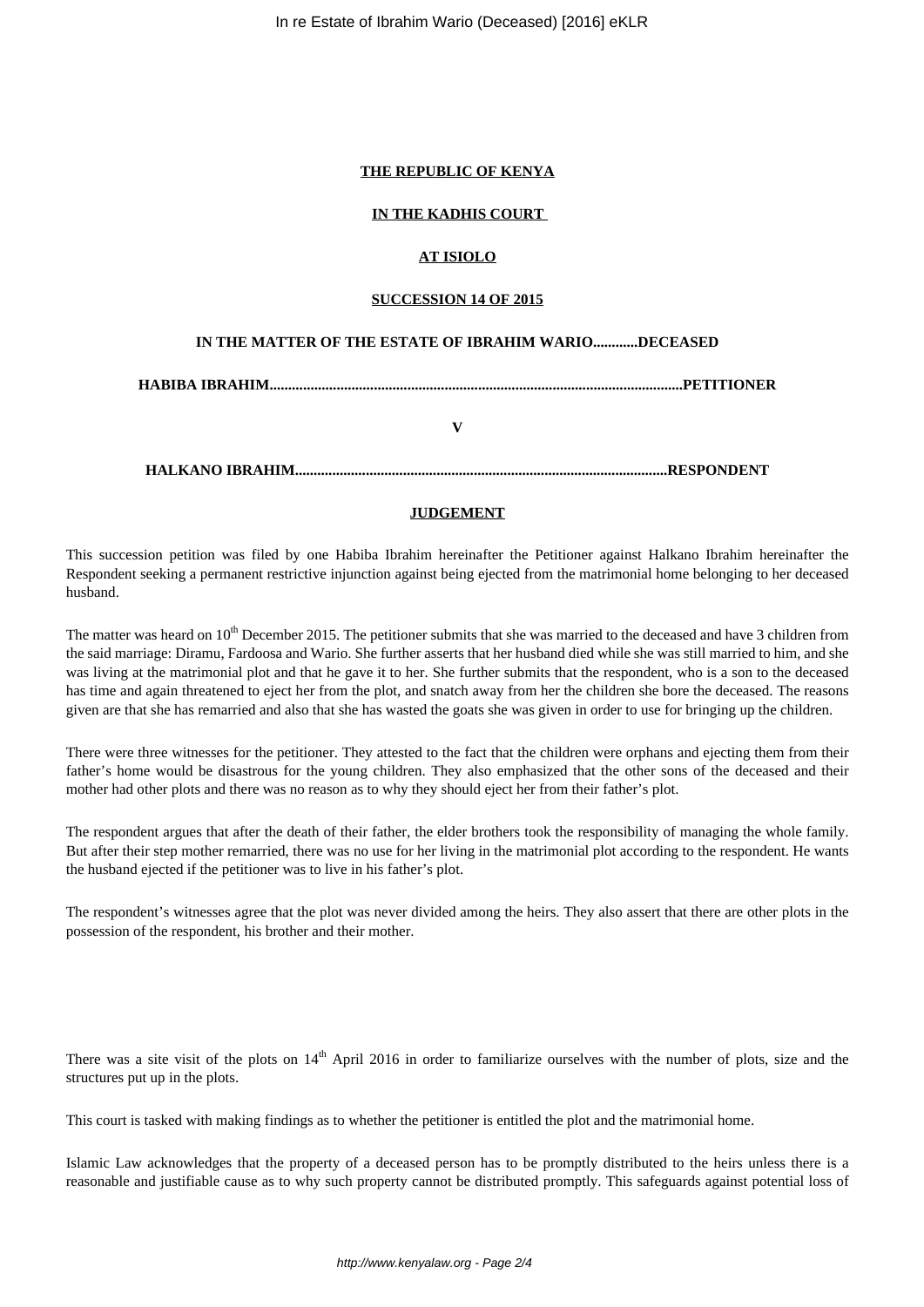status that may disqualify one from inheriting.

The petitioner claims that the respondent and his family want to eject her from the matrimonial home. The respondent does not object that the petitioner was married in that home. The only objection to her staying there is that she is now married to another man, and they cannot resist the temptation of another man living with his step-mother. The petitioner's assertion is that they wanted her to get married to one of the brothers to the deceased but she refused, and therefore they would want to disinherit her. The Quran 4:19 states**: "***O you who have believed, it is not lawful for you to inherit women by compulsion. And do not make difficulties for them in order to take [back] part of what you gave them unless they commit a clear immorality. And live with them in kindness. For if you dislike them - perhaps you dislike a thing and Allah makes therein much good."* This Qur'anic verse is a clear injunction against women inheritance and is instructive in this matter.

The concept of matrimonial property is only applicable upon divorce unless there is a clear indication that the parties involved themselves in partnership arrangement, or there was clear contribution from the wife. What applies here is the laws of inheritance.

What is clear to me is that the deceased left 2 plots, one of which the petitioner lived with him before his death. He also left behind a wife and 8 children. What is also clear to me is that the petitioner cannot continue to enjoy living in those premises when she is married to another man. These societies are very closed and exclusive and there is every intention by the step-sons to protect what belongs to their father, at whatever cost.

For the petitioner to live the rest of her life without remarrying just for the sake of preserving her right to live in her husband's matrimonial home would also be disastrous.

That is never the intention of the Shari'ah.

There is a real threat on the petitioner's peace and stability if she were to be allowed to live in the premises of the deceased with the rather new husband. That is the feel that one gets when he interrogates closely the Merti society. In many other societies, stepmothers are treated just as biological mothers are. Here, it is different, and a sad reality altogether.

It is for the above reasons that this court takes the view that the property has to be distributed among the legal heirs. A valuation of both plots has to be done by a qualified valuer, and the respondent shall bear the costs of valuation. After determination of the value, the petitioner and her 3 children shall be allocated that which is equivalent to their shares and shall vacate the premises three months after getting their shares. That is to allow them to find appropriate and convenient place to put up.

However, before valuation is done, the petitioner shall continue to enjoy all rights and privileges that accrue to her as a beneficiary of the deceased's estate. She is however barred from allowing her rather new husband to the said premises.

The actual and legal custody and maintenance of the petitioner's children vests in the petitioner.

The shares of each heir shall be as follows:

| NAME OF LEGAL HEIR   | <b>RELATIONSHIP TO</b> | <b>SHARE IN</b> |
|----------------------|------------------------|-----------------|
|                      | THE DECEASED           | PERCENTAGE      |
| HABIBA IBRAHIM       | <b>WIDOW</b>           | 12.5%           |
| <b>JARSO IBRAHIM</b> | SON                    | 15.91%          |
| HALKANO IBRAHIM      | <b>SON</b>             | 15.91%          |
| <b>WARIO IBRAHIM</b> | <b>SON</b>             | 15.91%          |
| KALA IBRAHIM         | <b>DAUGHTER</b>        | 7.95%           |
| ABDU IBRAHIM         | <b>DAUGHTER</b>        | 7.95%           |
| <b>HAWO IBRAHIM</b>  | <b>DAUGHTER</b>        | 7.95%           |